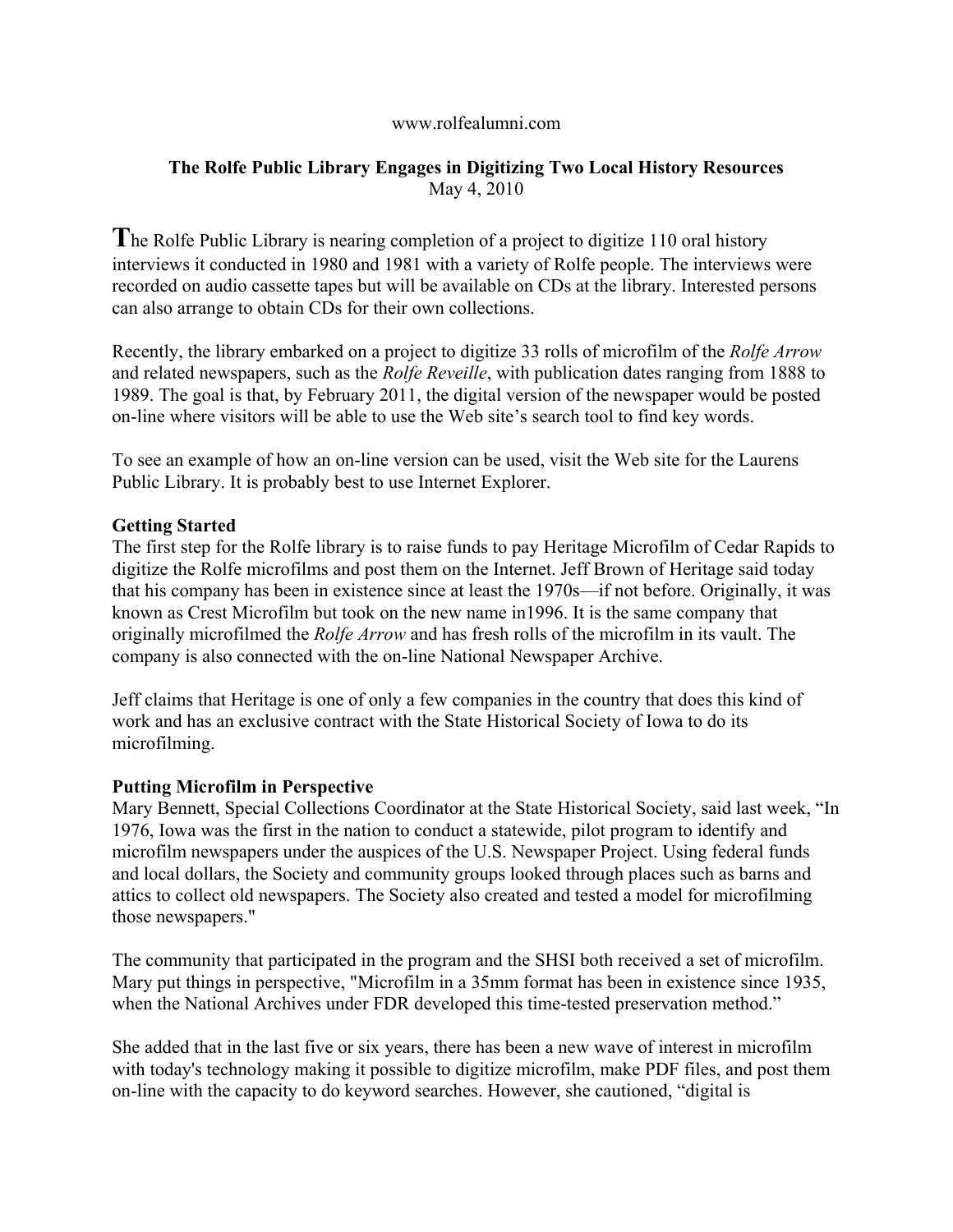volatile—always changing, and microfilm is still the preferred way to copy and archive documents." In future years, even if there is little electricity or our 21st Century computer files can no longer be read, researchers will still be able to view the film, using sunlight.

"On the other hand," Mary said, "the digital Newspaper Archive is a terrific research tool."

Mary did not know the history behind microfilming the Rolfe newspapers but suggested that Delpha Musgrave, coordinator of Local Government Records and Newspapers, at the Des Moines offices of the SHSI would know more.

### **Preserving and Making Iowa Newspapers Accessible**

In a phone conversation today, Delpha said, "Part of the mission of the State Historical Society is to collect, preserve, and make sources of local history accessible to the public." She explained that newspapers are points of Iowa history, and although not required by law, the SHSI asks publishers to send copies to her office.

The Society has been microfilming newspapers since the mid-1960s. The Rolfe newspapers were initially filmed in 1973 and 1974 at the SHSI, which already housed copies of them. The work was part of a larger project funded by a grant from the Library of Congress. Some of the funds were used to employ staff to work with community volunteers to find additional newspapers to flesh out the SHSI collection.

The Society's focus then was to film as many newspapers as possible that were published before 1921. The SHSI concentrated first on its own collection, completed some of its runs, then added other papers to the project. That meant the bulk of the Rolfe newspapers in the Rolfe library's current digitizing project (published 1888–1989) had been microfilmed prior to Iowa's pilot project for the U.S. Newspaper Project that began in 1976.

Delpha said that the *Pocahontas Record-Democrat*, which bought the *Rolfe Arrow* several years ago, regularly sends her its publications. She logs them in, and they are accessible to the public for a period of about six months until she prepares them to be microfilmed. That means she pulls them off the shelf, makes sure there is a complete collection, prepares "flash" sheets to identify the papers, then wraps and stores them until she is able to send them to be microfilmed at Heritage Microfilm.

Delpha reported, though, that the SHSI has limited funding and a backlog of newspapers waiting to be filmed. In fact, in the current fiscal year, there is no money in the SHSI budget to continue the microfilming.

It is common knowledge among people who know much about the SHSI that the organization has been under duress for a number of years. The current slump in the state's economy exacerbates an already difficult situation.

Delpha said that National Endowment for the Humanities currently has funds that can be used for further microfilming, but the SHSI has no grant-writing staff person to apply for those funds. Otherwise, the SHSI could get help through an extension of its original project of microfilming newspapers prints prior to 1921.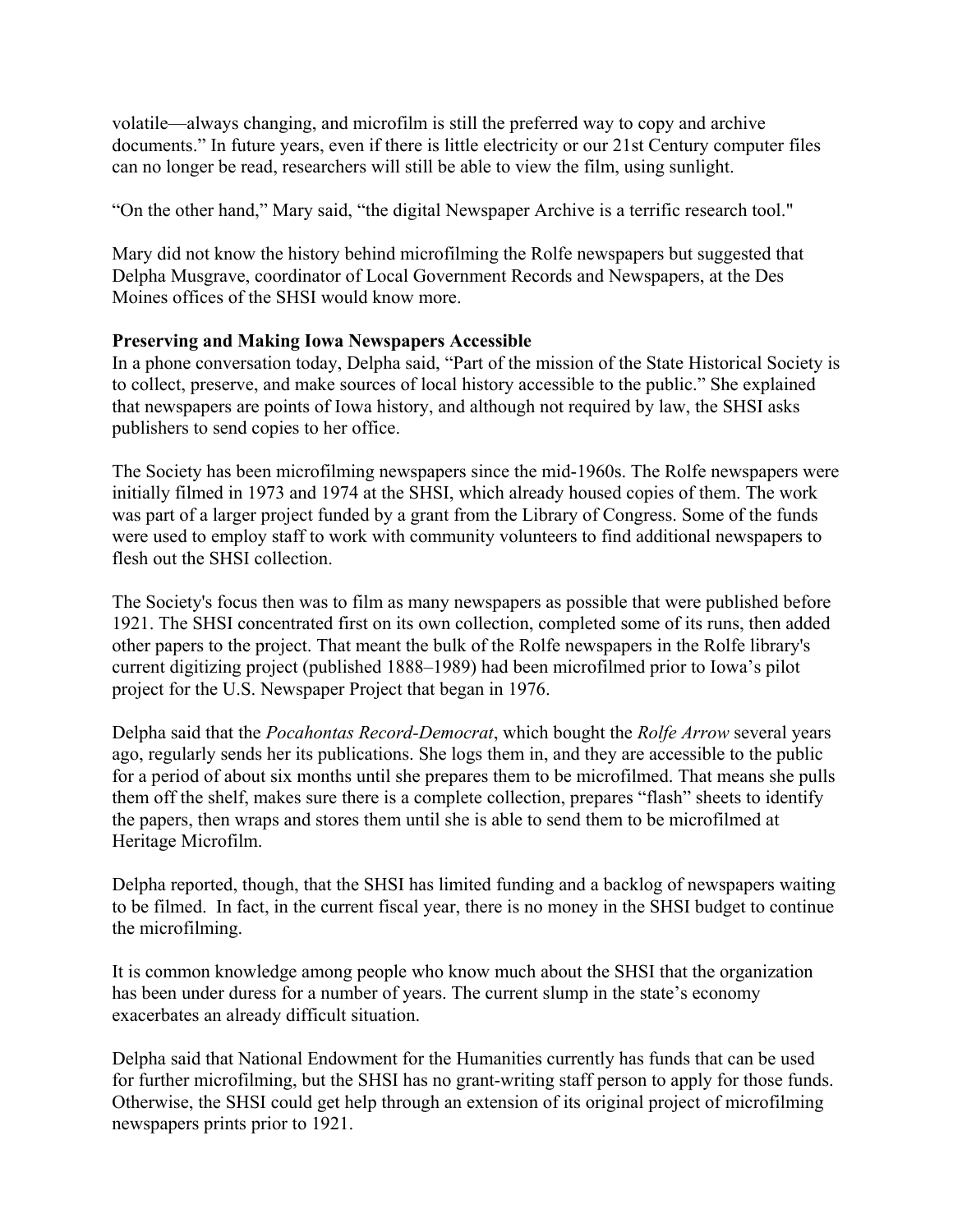### **The Background on Rolfe Projects**

The era of the late 1970s and early 1980s was when the Rolfe library sowed the seeds for and conducted its oral history project. It would be interesting to explore the history of how the library raised the funds for and conducted both the microfilming project and the oral history project.

The late Marion Gunderson, who was married to Deane Gunderson (RHS 1935), served as the director of the Rolfe library during that time and was a driving force behind these kinds of local history projects. The youngest of hers and Deane's six offspring, Louise Gunderson Shimon (RHS 1973), who lives near Perry and has exhibited a strong identification with her mother and a zeal for extending Marion's legacy, is the driving force behind migrating the audio cassettes and microfilm rolls to digital formats.

Roy Koepke, a member of the Rolfe library board of directors, says that Louise has met several times with the board about the projects, but the board is taking a passive role—letting Louise be the active agent. Lori Pedersen, the board secretary, says that Louise has been asked to clear any steps she takes with the board. Penny Tilden, current director of the library, says, ""The microfilm project is Louise's brainstorm. The staff members have busy lives, the board doesn't want to get into it, and we are fine with her running the show."

Converting the audio cassettes to digital format was also Louise's idea, and funds that she and the library raised were used to pay Mike Majorowicz (RHS 1983) of Wild Faces Gallery and Frame in Rolfe to provide the technical services.

# **Donating to the Rolfe Newspaper Project**

Persons who wish to contribute funds for the microfilm project can give cash or send a check payable to "Rolfe Public Library Trust" and write "newspaper project" in the memo area or on an attached page. The donation can be delivered in person or mailed to Rolfe Public Library, 317 Garfield Street, Rolfe, Iowa, 50581. The fund is administered by the City of Rolfe, which has arranged for official 501 (c)(3) non-profit status for the trust, meaning that donations are tax deductible.

It is important that the word "trust" be included in writing the check. Presumably, the donation could otherwise be deposited in the library's general fund where it could be channeled to other uses or revert to the city if not used by the end of its fiscal year.

When making a contribution, please attach a page, telling the:

- Name/s of the donor/s.
- Amount of donation payable to the Rolfe Public Library Trust.
- Whether you would like to sponsor the digitizing of an entire microfilm roll for \$115 and the time period you wish to sponsor.
- And if you wish to be contacted when the newspapers are available on-line, contact information, including email address, phone number, and mailing address.